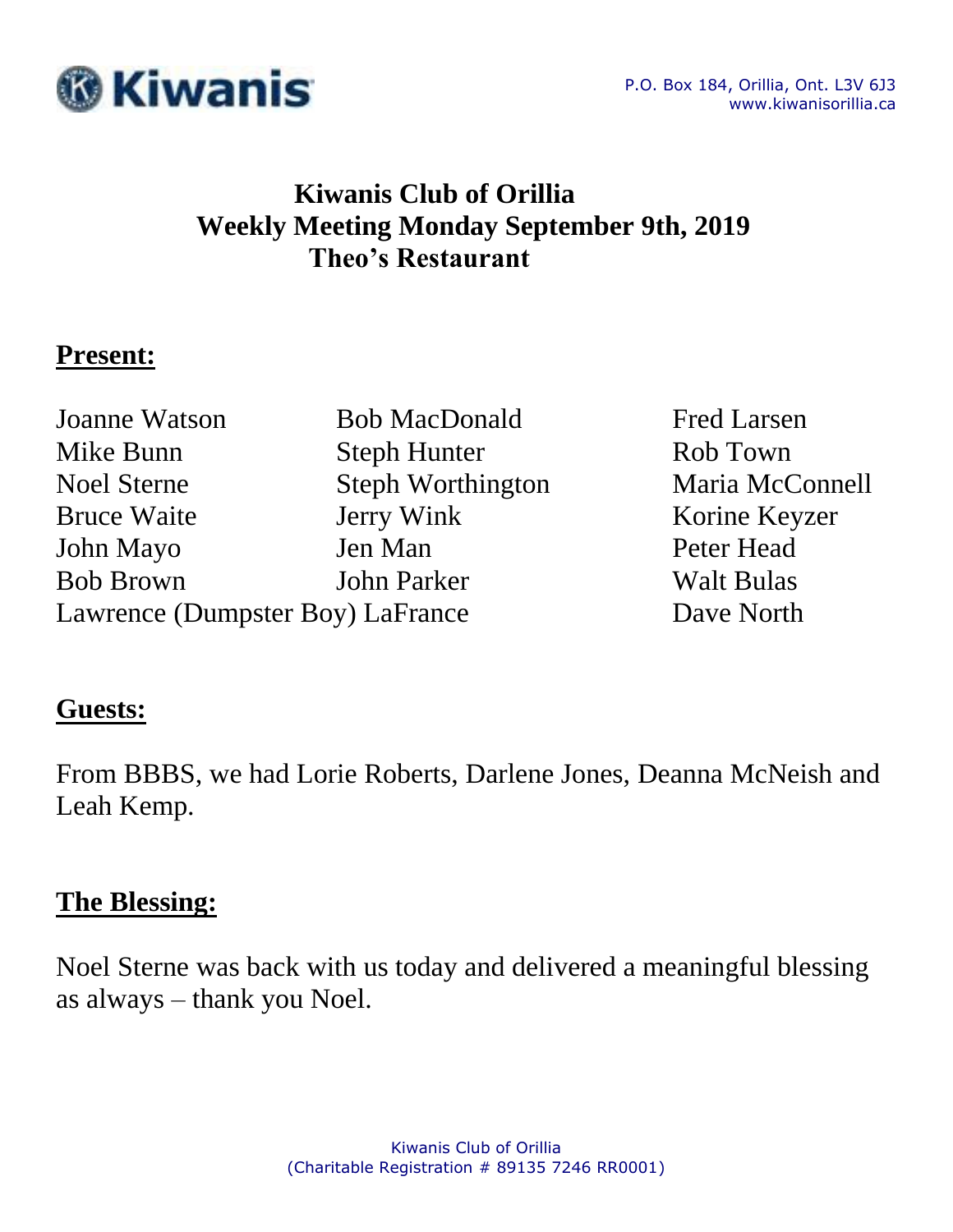

### **Oh Canada:**

They could hear us all the way down in Flushing (Queens) NYC!!!! Nicely done Gang and you as well Bianca!!!!

## **Happy Loonies:**

Korine clinked the can for the smashing success that was the Orillia Fall Fair this past weekend – very groovy!!!

Bob Brown has a loonie for Bruce Waite and Charles Kelly who manned gate one even though it was locked up tighter than Fort Knox – great job out there Guys, we couldn't have done it without you!!!!

John Mayo was happy about Bianca Andreescu's convincing win over Serena Williams in the US Open this past weekend. Is Canada on a roll or what???

Steph W hosted her last caucus meeting, her cousin David got married and she's going to be an aunt in March. Top that Carol!!!

Mike Bunn skippered the Grant Thornton dragon boat and they raised over 4Gs for the new Barrie YMCA – the Village People would approve!!!

Past Pres Pete had a loonie for President's Night which will be held this September  $26<sup>th</sup>$  at Hawkridge. Of course, you all know that because you've all RSVP'd and it's on your calendars!!!!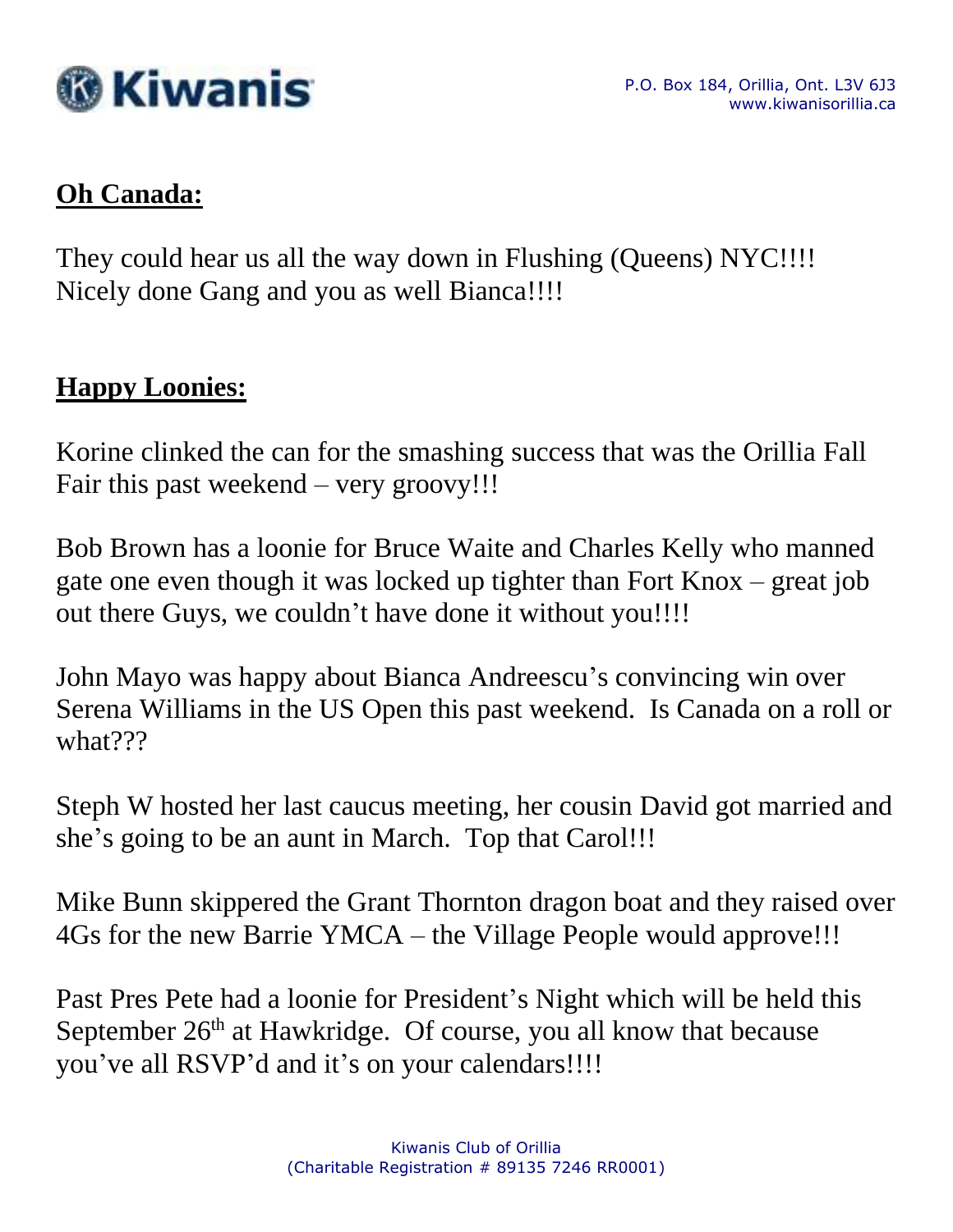

#### **A Special Announcement:**

It is with mixed feelings that we will be saying goodbye to a very special member of our club, Noel Sterne. Noel and his family have been with us in Orillia for the past six years. At the end of the month Noel will be relocating to Woodstock where he will continue is lifelong mission of helping the less fortunate in the world through the Salvation Army. Thank you, Noel, for everything you've brought to our club over these past six years and for all the selfless work you've done for our community. To say that we'll miss you is a huge understatement – all the best my friend.

## **KCSV 10TH Anniversary:**

Next Wednesday is the big day – O.D.A.S. Park at ten bells sharp. Korine, the Safety Village Gang, the dignitaries and just about anyone who is anyone will be there. Speaking of the safety village, now that school is back in, Mike Bunn will be circulating the sign-up sheets for set up and take down. Look out for the sign-up genius.

# **40th Annual Kiwanis Auction and Pancake Breakfast:**

The committee is committed and we're meeting weekly. The stuff is really rolling in now!!! Cards should all be in by the end of the month. If you haven't started yours then shame on you and fifty lashes with a wet noodle!!!! Don't forget about the dinner and red-carpet preview on the evening of Friday November 1<sup>st</sup>!!!! Naturally, everyone will be there on Saturday November 2<sup>nd</sup>!!!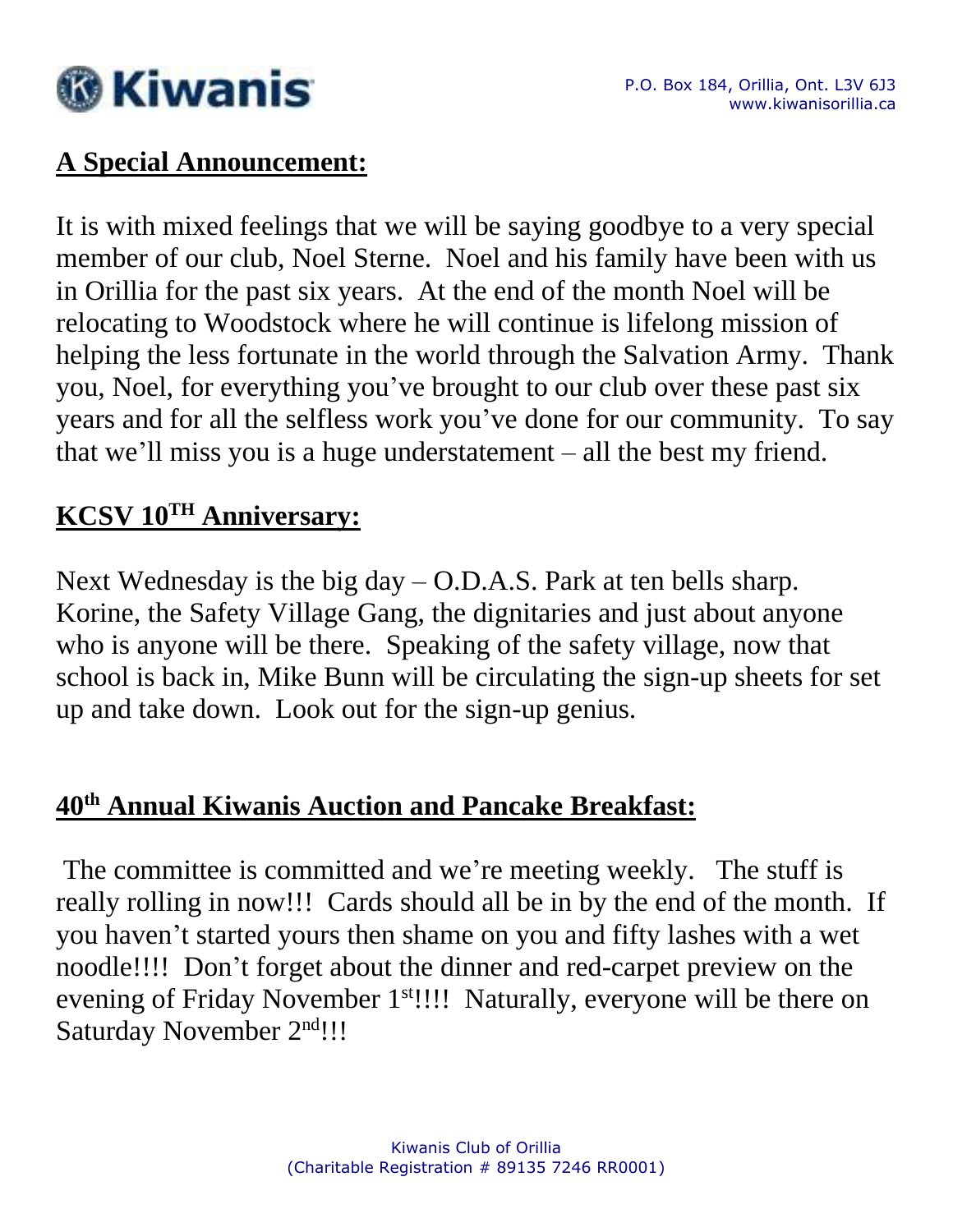

## **Today's Guest Speaker:**

Orillia and District Chamber of Commerce Treasurer and Kiwanian Mike Bunn was our guest speaker today. More of an exchange, Mike encouraged feedback on how the Chamber could better fill its mandate of fostering prosperity within Orillia's the business community. One common theme was to do away with parking meters in the downtown. Many surrounding communities have done so it their downtowns are thriving. At the very least, I'd like to see them get rid of the coin meters and install ones that we can either tap or swipe with a debit card – who the hell has any change these days??? Thanks for the "Open Mike" session today – some very constructive feedback. I hope the Chamber and the Downtown can build on it.

## **Next Week:**

I do believe we're all back at Theo's next week following the board meeting. That's all for now, have a great week and weekend everyone.!!!

## **Thought for the Day:**

**"The Salvation Army embodies the compassion and Christian love in feeding the hungry, caring for the homeless and attending to the afflicted and the downtrodden."**

**President Ronald Reagan**